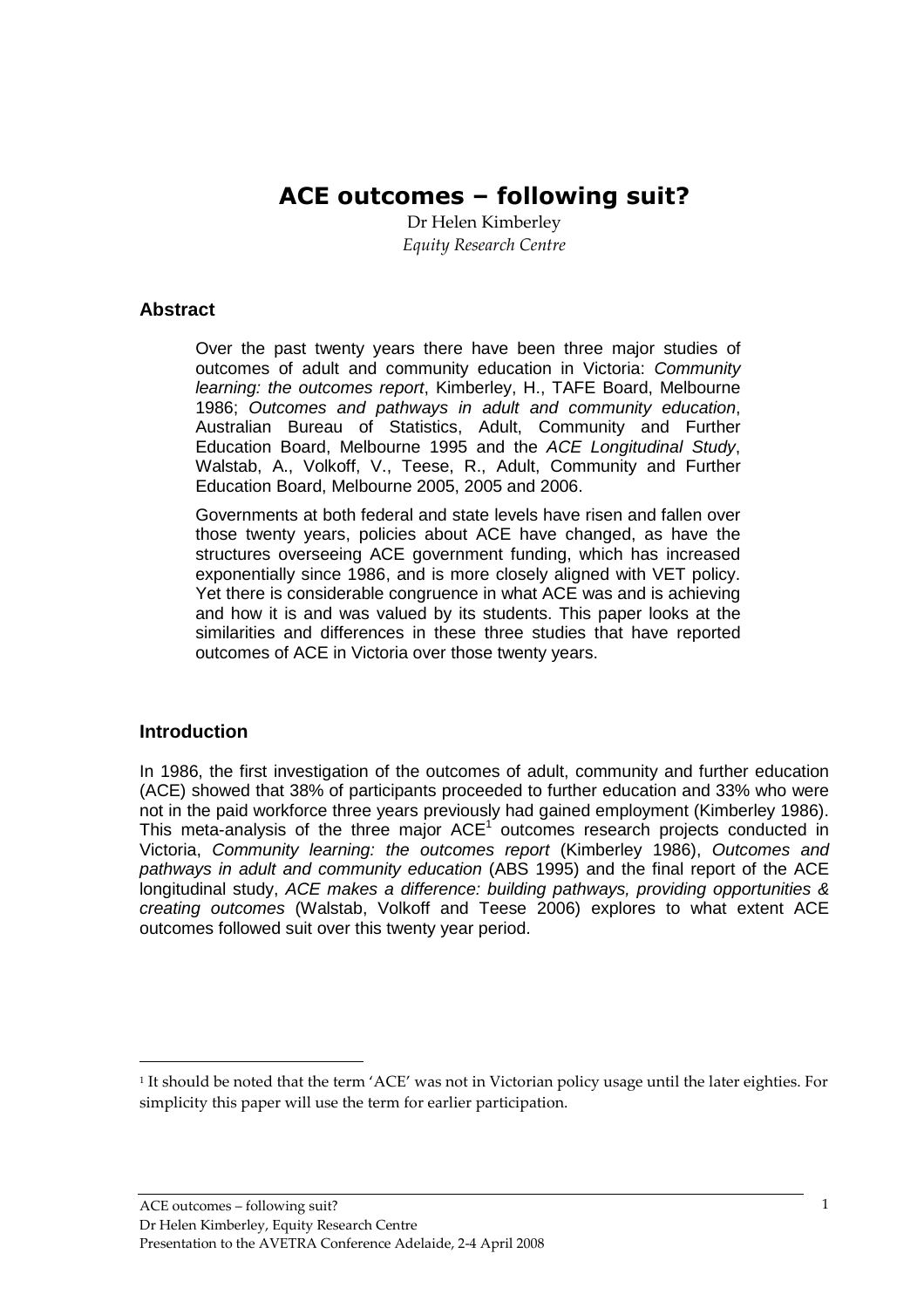## **Research purpose**

#### **Community learning: the outcomes report (Kimberley 1986)**

Since the beginning of the eighties, increased TAFE support and the establishment of Regional TAFE Boards have been important factors in the development of community based provision of TAFE courses. As an avenue of mutual access, TAFE to the community and the community to TAFE, Community Providers have now become an integral part of TAFE provision. (Kimberley 1986)

There were three main thrusts to the research: documentation of employment and further education outcomes for ACE participants, documentation of skills developed through ACE that might be used for educational and vocational purposes<sup>2</sup>, and documentation of participants' perceptions of their own educational and vocational development. The research was unique in at least two respects: there had been no previous research into educational and vocational outcomes of ACE and the research documented outcomes over a three year, retrospective period (Kimberley 1986).

#### **Outcomes and pathways in adult and community education (ABS 1995)**

The aim of this research was to demonstrate the extent to which Australians are using ACE to increase employment opportunities, participate in further study, develop personal and practical skills, strengthen family life or enhance participation in community life (ABS 1995).

Its objectives were to:

-

- develop a profile of 1992 course participants which includes information about their age, sex, educational background and other characteristics
- determine the extent to which adult and community education has helped participants to improve key competency skills necessary for workforce participation
- trace the educational outcomes and pathways of 1992 course participants to determine whether other adult and community education courses have been completed or educational qualifications studied towards [sic].
- explore whether adult and community education improved employment opportunities for participants, particularly for the unemployed
- understand the personal benefits that adult and community education can provide and benefits to families and communities. In particular, to understand how such benefits can lead to other outcomes (eg. education and employment outcomes).
- understand how adult and community education has improved participants' language and communication skills, particularly for English as a Second Language (ESL) and Adult Basic Education students

<sup>2</sup> This notion can now largely be expressed in different terms. It should be noted that this study was conducted prior to the 'competency' era, prior to the use of the term 'transferable skills' and prior to Mayer's identification of 'key competencies'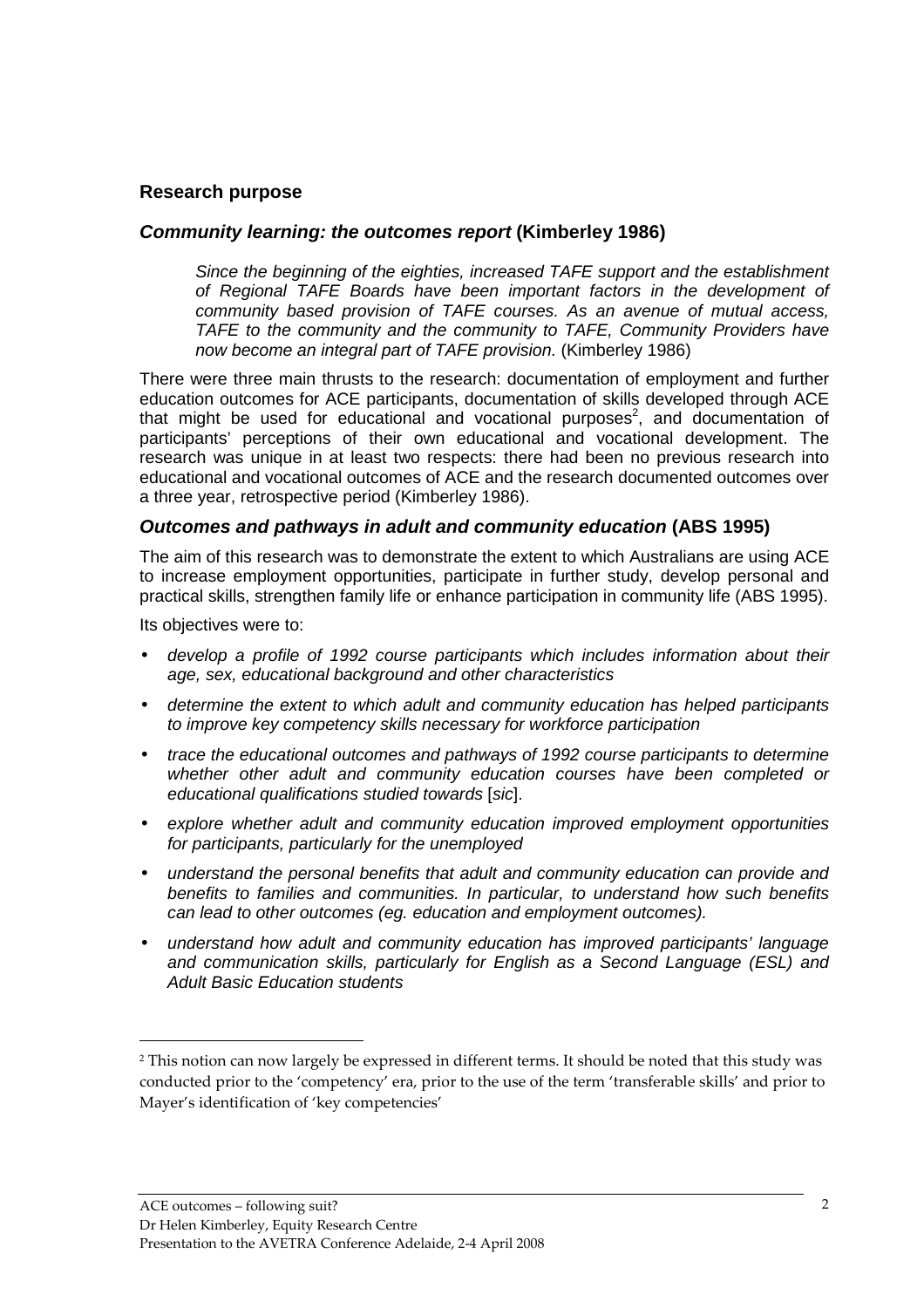• examine whether people experience different outcomes and pathways depending on their characteristics, such as age, employment status and what type of course they were enrolled in 1992 (eg. Adult Basic Education, ESL, Access, Vocational Education and General Adult Education)

(ABS 1995)

This study was commissioned by the Victorian Adult, Community and Further Education Board (ACFEB) with funds from the Department of Education, Employment and Training.

#### **ACE makes a difference: building pathways, providing opportunities & creating outcomes (Walstab et al 2006)**

This project, the final of three stages over a three-year period, measured the ACE sector's impact, effectiveness and community reach by addressing the broad questions, "Does ACE make a difference (and, if so, how do we know?); "For whom does ACE make a difference?" and "What is it about ACE that makes a difference?" (Walstab et al 2006) preceding projects were reported as A Community-Studies Approach to Researching Strategic Issues in ACE (Walstab and Teese 2005) and ACE connects! Pathways to Education, Employment and Community (Walstab, Volkoff and Teese 2005).

It sought to identify patterns of participation in relation to a range of socio-economic and demographic variables and to provide data on learners in ACE and their experience of study. It aimed to measure individual and community benefits which might accrue from participate in ACE over the longer term. In particular:

- identify patterns of participation in relation to a range of social and demographic variables
- track students' destinations (including some of the priority learner groups identified in the Ministerial Statement on ACE, 2004)
- identify long-term outcomes and benefits of participation in ACE (Walstab et al 2006).

This study was commissioned by the Victorian Adult, Community and Further Education Board (ACFEB).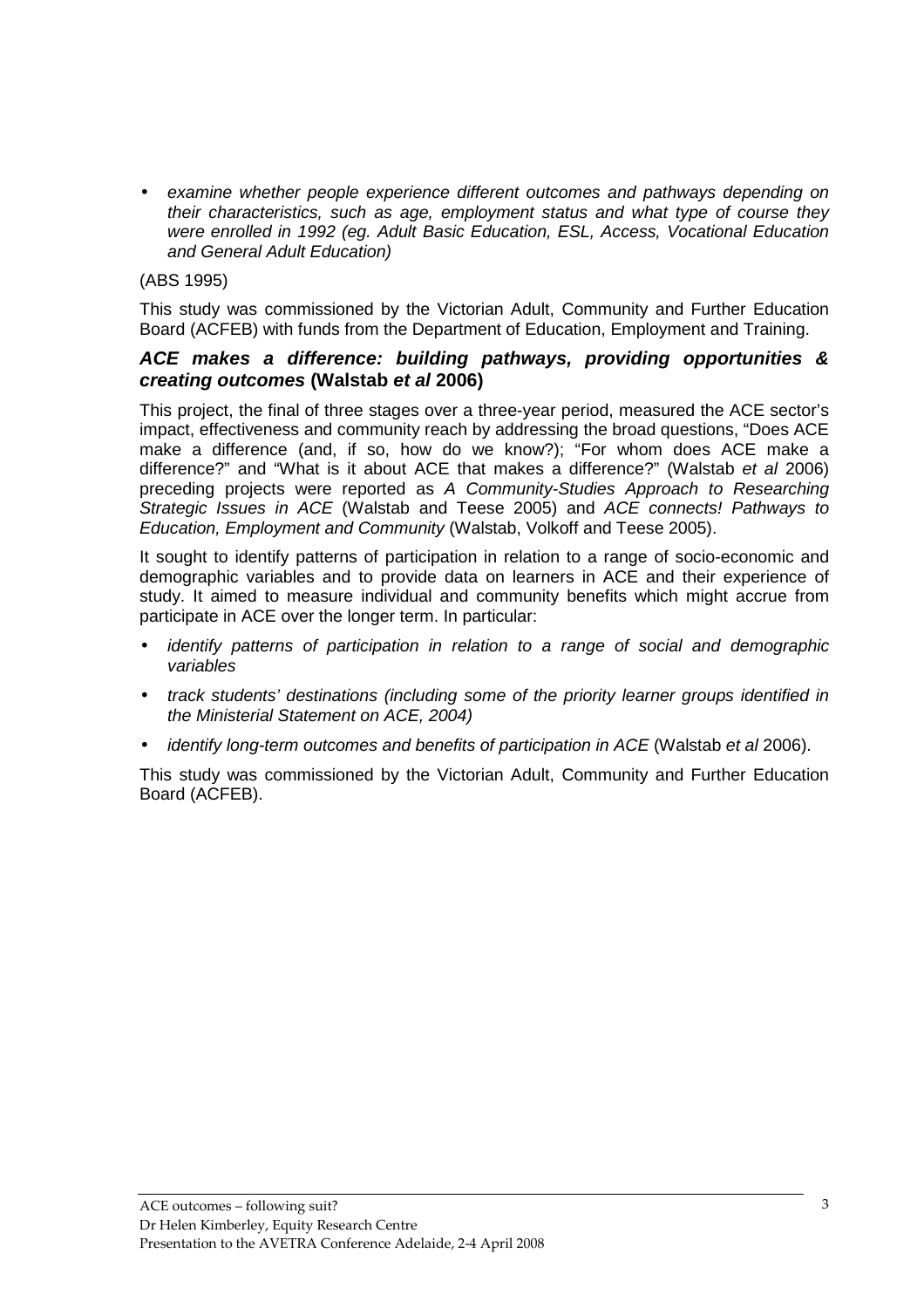# **Limitations of this analysis**

The analysis undertaken for the purposes of this paper was constrained by a number of limiting factors. First, each of these studies was conducted in a different policy environment, with correspondingly different emphases and expectations. Second, neither of the latter two studies set out to replicate a predecessor. There are major divergences as well as striking similarities among purposes (explicit and implicit) and the focus of each survey instrument. Analytical frameworks developed in response to the research interest of contemporary government policies meant that some questions on similar topics were phrased such that viable comparisons could not be made among sets of responses. Even where very similar data was collected, the findings selected for reporting purposes varied from one project to the next.

In the first two studies (Kimberley 2006, ABS 1995) there was greater interest in the contribution of ACE participation to family life and community involvement. In the second two studies (ABS 1995, Walstab et al 2006) there was greater emphasis on course completion and learner pathways as the ACE policy and funding became more structured and more closely aligned with the vocational education and training (VET) agenda.

This analysis is based primarily on compatibility of investigative interest. As such it includes comparisons among those variables that are similar even if not identical. These include comparable socio-economic and demographic information about ACE participants and among educational, vocational individual and community outcomes.

## **Policy context**

In 1986, when the first ACE outcomes study, Community Learning: the Outcomes Report, was conducted, ACE was described as 'community based provision of TAFE'. That small proportion of provision that was government funded was regulated by the TAFE Board and administered by Regional TAFE Boards. TAFE policy reflected the context manifested by the Cain Government's Social Justice Policy of 1986 which stated in relation to education and employment,

… when we move to increase participation rates in secondary and post-secondary education, we want to ensure that those groups currently under represented get improved access to those education and training places.

When we develop employment programs, we want to ensure that those who have been non-earners for extended periods, (e.g. women who have been rearing children), are not excluded but are positively catered for. (Quoted in Kimberley 1986)

The primary aim of the TAFE Aims and Objectives Statement of 1985 was stated as,

The aim of TAFE is to provide post-secondary education and training which are easily

accessible and which enable individuals to obtain qualifications, knowledge and skills for vocational and/or personal development purposes. (Quoted in Kimberley 1986)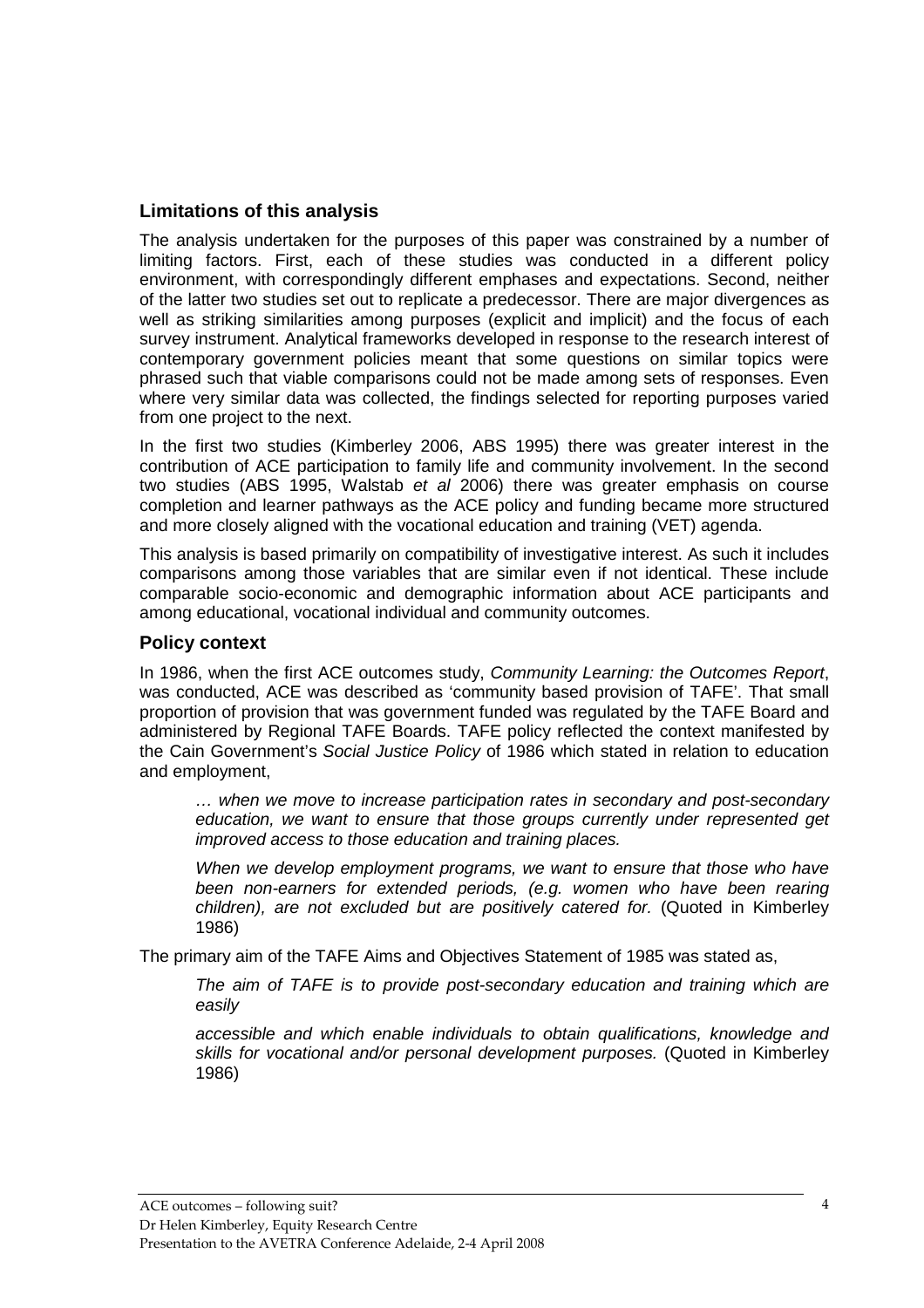Two secondary aims were,

- 1. To develop and provide a wide range of programs relevant to identified needs
- 2. To provide the opportunity for individuals to overcome educational disadvantage.

(Quoted in Kimberley 1986)

The 1995 research, Outcomes and Pathways in Adult and Community Education (ABS 1995), was undertaken in a fundamentally different environment. The value of ACE had been confirmed by parliamentary legislation in 1991 to establish the Adult, Community and Further Education Board, separate from coeval establishment of the State Training Board responsible for vocational education and training, and the ACE/MOVEET Working Party in 1993.

In this report, the aims of ACE are described as:

- Providing educational opportunities for all adults
- Extending beyond providing education to individuals to assisting them to develop towards their full potential in work, family and community life.
- Promoting a democratic society through actively involving ACE participants in decisions about the management, content, style and delivery of their learning
- Responding to the Training Reform Agenda of 1987 through contributing to the establishment of competency based standards.

This last was seen to be causing some tension between "the new vocationalism and ACE's traditional provision of 'liberal education'.

The 2004 ACE policy environment was very different from 1986 and 1995. The ACFE Board had been in operation for thirteen years, information about learners in ACE was included in the national VET data collection, competency standards underpinned all accredited courses and ACE providers were included in the Australian Quality Training Framework.

The Ministerial Statement 2004, Future Directions for Adult and Community Education in Victoria, expresses government objectives for ACE as a series of desired outcomes. These included:

- Stronger communities through increased skills of adults and communities
- Increased responsiveness to diversity and increased skills for priority learners leading to greater community involvement
- Increased involvement, satisfaction and training for volunteers
- Delivery of ACE in line with government priorities and better measures of the benefits of ACE for learners and communities.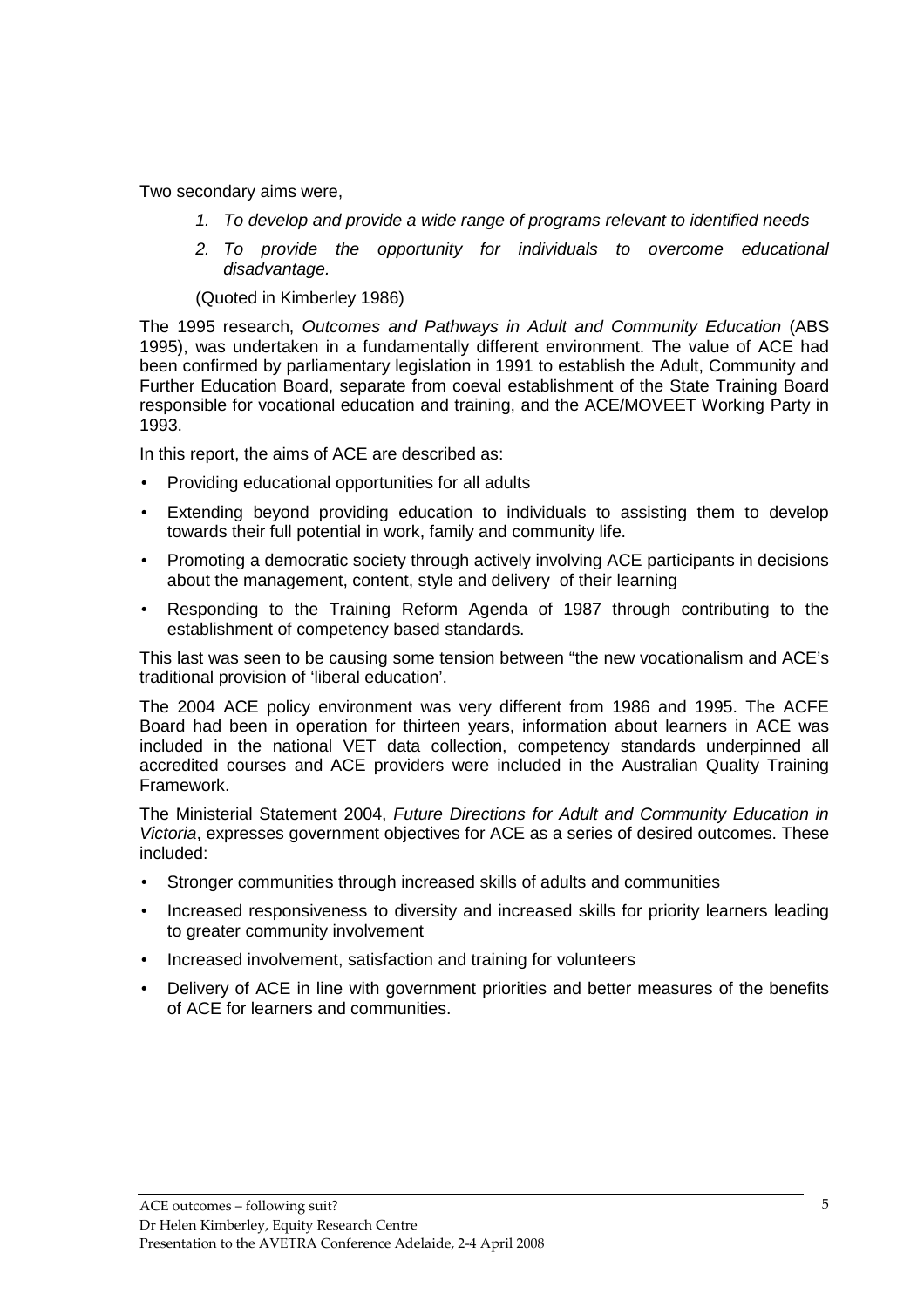# **Scope of studies**

# **Community learning: the outcomes report**

The research explored ACE provision in the Eastern Metropolitan Region of TAFE (now the Eastern Metropolitan Regional Council of Adult, Community and Further Education (ACFE). Participants from 15 providers participated in the survey.

## **Outcomes and Pathways in adult and community education**

The intended scope was national but was limited in practice to Victoria, New South Wales and South Australia, the only states where ACE providers held reliable enrolment data from 1992. Participants from 100 providers participated in the study. Data was amalgamated. While an analysis for each state formed part of the study, this was only available to the state concerned. I am currently unable to locate the Victorian analysis.

## **ACE makes a difference: building pathways, providing opportunities& creating outcomes**

This study explored participation in ACE in four "study regions" in Victoria determined by ABS collection regions: Eastern Metropolitan Study Region, Northwestern Metropolitan Study Regions, Bendigo Study Region and Ballarat Study Region. These approximately aligned with five ACFE regions: Eastern Metropolitan, Northern Metropolitan, Western Metropolitan, Grampians and Loddon Mallee. Participants from 43 ACE providers participated in the study.

# **Methodologies**

# **Survey Sample**

#### **Community learning: the outcomes report**

The sample constituted the fifteen ACE providers that held enrolment data for 1983. These centres were a mix of small (9) and large (6) and were scattered throughout the whole region which encompassed inner suburban, outer suburban, semi-rural and rural localities. Strata sampling and systematic sampling were used to select and analyse the sample. Eleven of the fifteen providers received TAFE funding towards provision of some programs. The fifteen ACE providers included in the study mailed the survey to their own 1983 enrolees, a total of 1,442 ACE participants, which constituted approximately ten per cent of the estimated 1983 enrolments in ACE providers in the Eastern Metropolitan Region of TAFE. No follow up action was taken to increase the response rate.

Responses were received from 311 participants of which 300 were analysed (23.3%

response rate). 77% of respondents were enrolled in an ACE program while the remaining 23% participated in the ACE Centre in other capacities.

Case studies also constituted an important part of this research but findings are not included in this paper.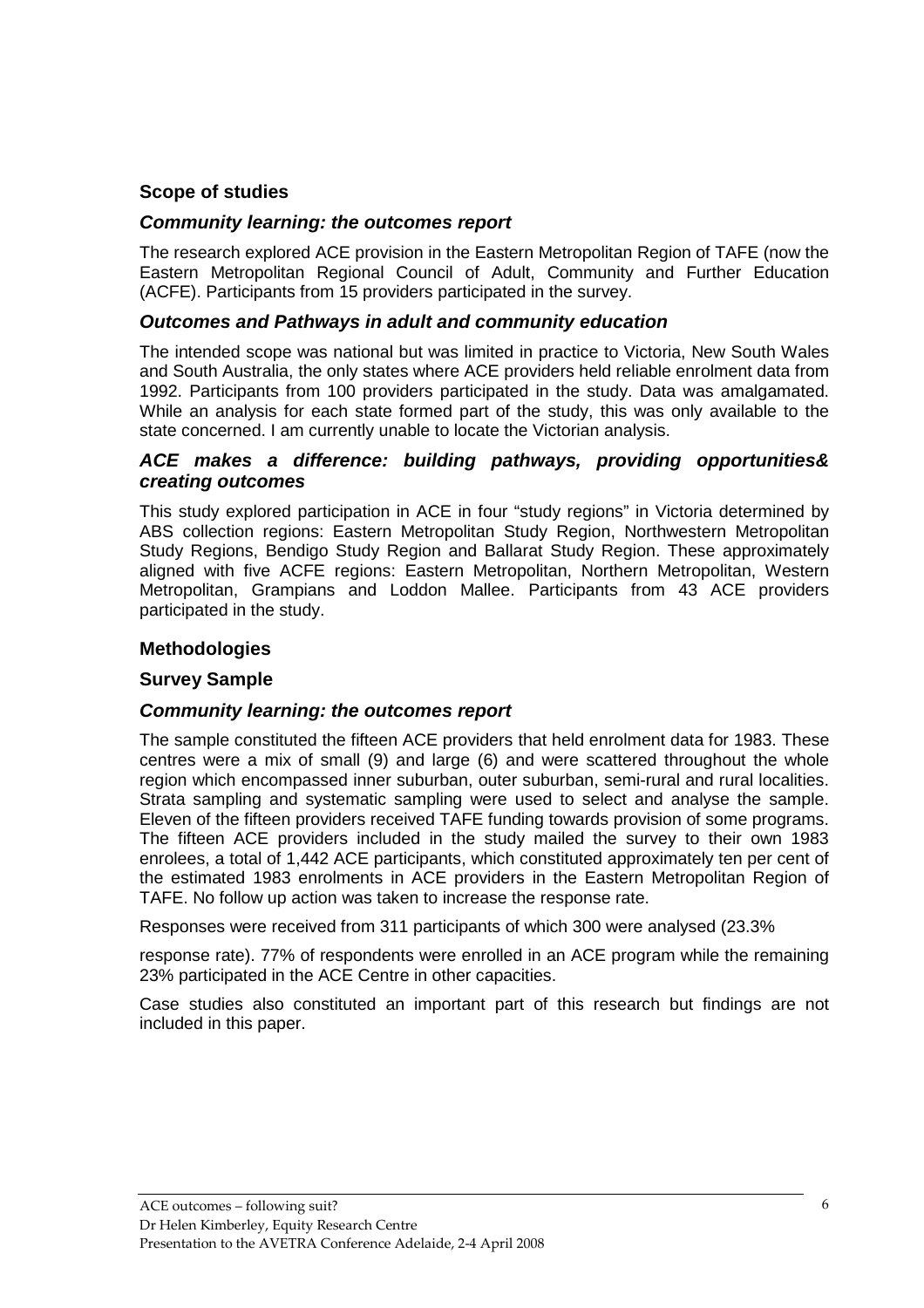# **Outcomes and pathways in adult and community education**

The sample of centres was chosen to ensure that there was a representative mix of centres in each state in terms of whether they were:

- located in or outside of a capital city
- small, medium or large centres in terms of the number of courses offered or the number of participants
- balanced in terms of the socio-economic status of the location of the ACE centres

Questionnaires were posted to participating centres for distribution to 1992 participants as follows:

- NSW 33 centres 784 questionnaires sent to centres
- Vic 34 centres 610 questionnaires sent to centres
- SA 33 centres 340 questionnaires sent to centres
- Total 100 centres 2,734 questionnaires sent to centres

2,388 responses were included in the analysis.

Discussion groups also constituted an important part of this research but findings are not included in this paper.

#### **ACE makes a difference: building pathways, providing opportunities& creating outcomes**

ACE participants were drawn from ACE providers across five ACFE regions, three metropolitan and two rural (Northern Metropolitan, Eastern Metropolitan, Central Western Metropolitan, Loddon Mallee and Central Highlands Wimmera.

The sample of centres was chosen to ensure that all potential client groups were represented in the sample.

Examples of those of specific interest to the study would be men and women with poor literacy and numeracy skills, those without experience of post-school education or training, the unwaged or those at risk of retrenchment or redundancy (particularly in "at risk" industry areas) and specific equity groups. (Walstab et al 2006)

Centres selected also exhibited the defining qualities of the ACE sector – its localism, accessibility, responsiveness and community base.

A representative sample of students across the range of ACE providers in each of the

 chosen regions was invited to participate in the study, having been selected using random sampling techniques.

3,047 participants in 43 providers undertook a classroom-based survey between May and September 2004. Of these, 846 were surveyed by telephone in May 2005. In May 2006, 646 of the 2005 respondents participated in a second telephone survey.

Focus groups were not conducted as part of the longitudinal study.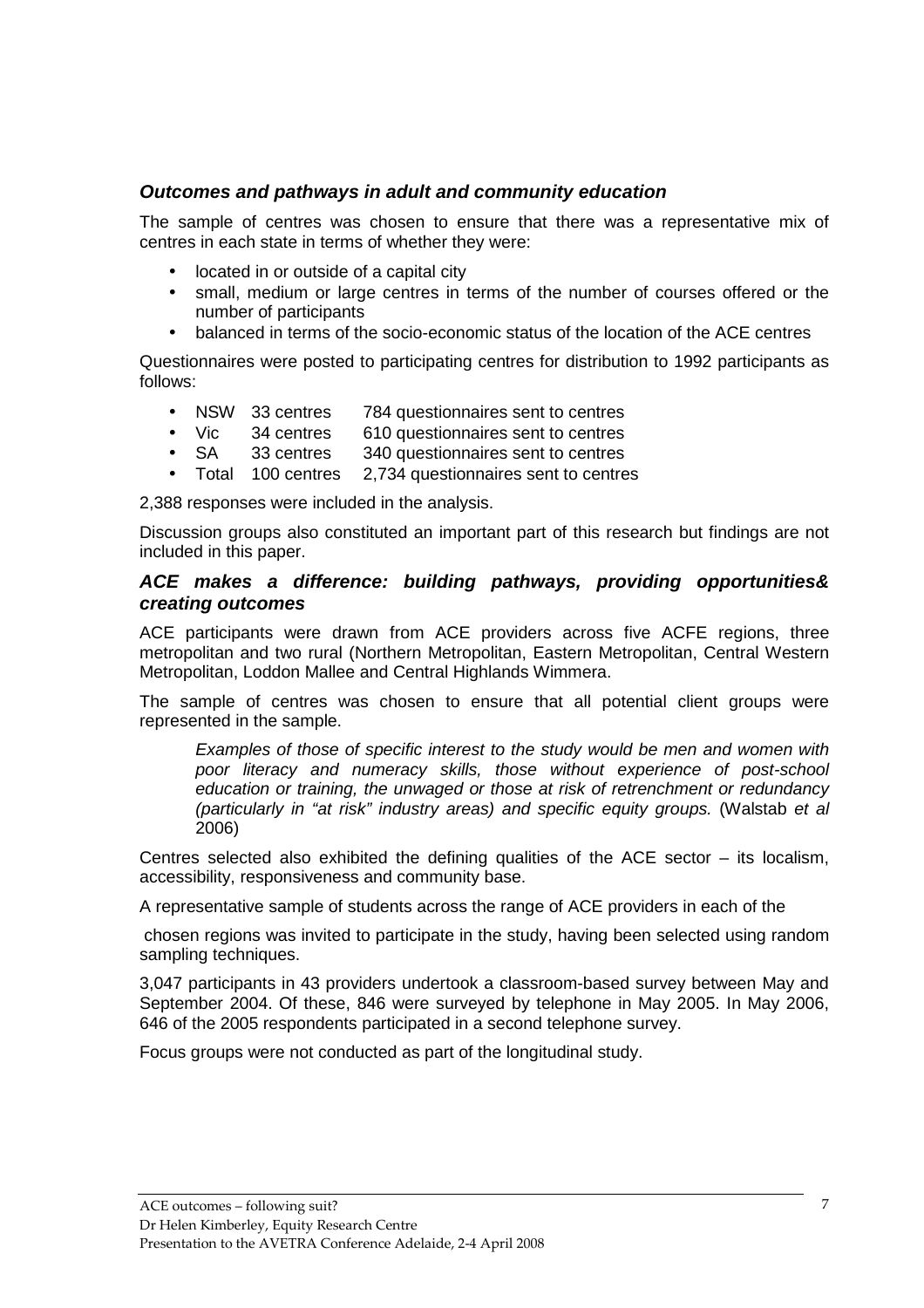# **The Survey Questions**

# **Demographic data**

All survey questionnaires included questions about:

- Sex
- Age
- Cultural background
- Educational background
- Employment status for Year 1 of the 3 year period (i.e. 1983, 1992, 2004)

# **Learner expectations/motivations**

The 1995 and 2006 studies included questions about learner expectations about ACE whereas the 1986 study was interested in the question of why learners chose to participate in ACE.

## **Skills development**

All three studies included questions about skills development in the areas of:

- Self-confidence
- Learning skills
- Work skills
- Communication skills
- Finding a job
- Community involvement
- Leisure activities
- Communication

They also asked about other gains such as:

- Communicating with people
- Working with others
- Ability to do business
- Using technology
- Planning for future work
- Managing one's life

# **Employment outcomes**

The three studies all gathered information about employment status at the end of the three year period and the contribution ACE had made to getting a job, getting a better job and becoming self-employed.

# **Educational outcomes**

The three studies all gathered information about participation in education at the end of the three year period.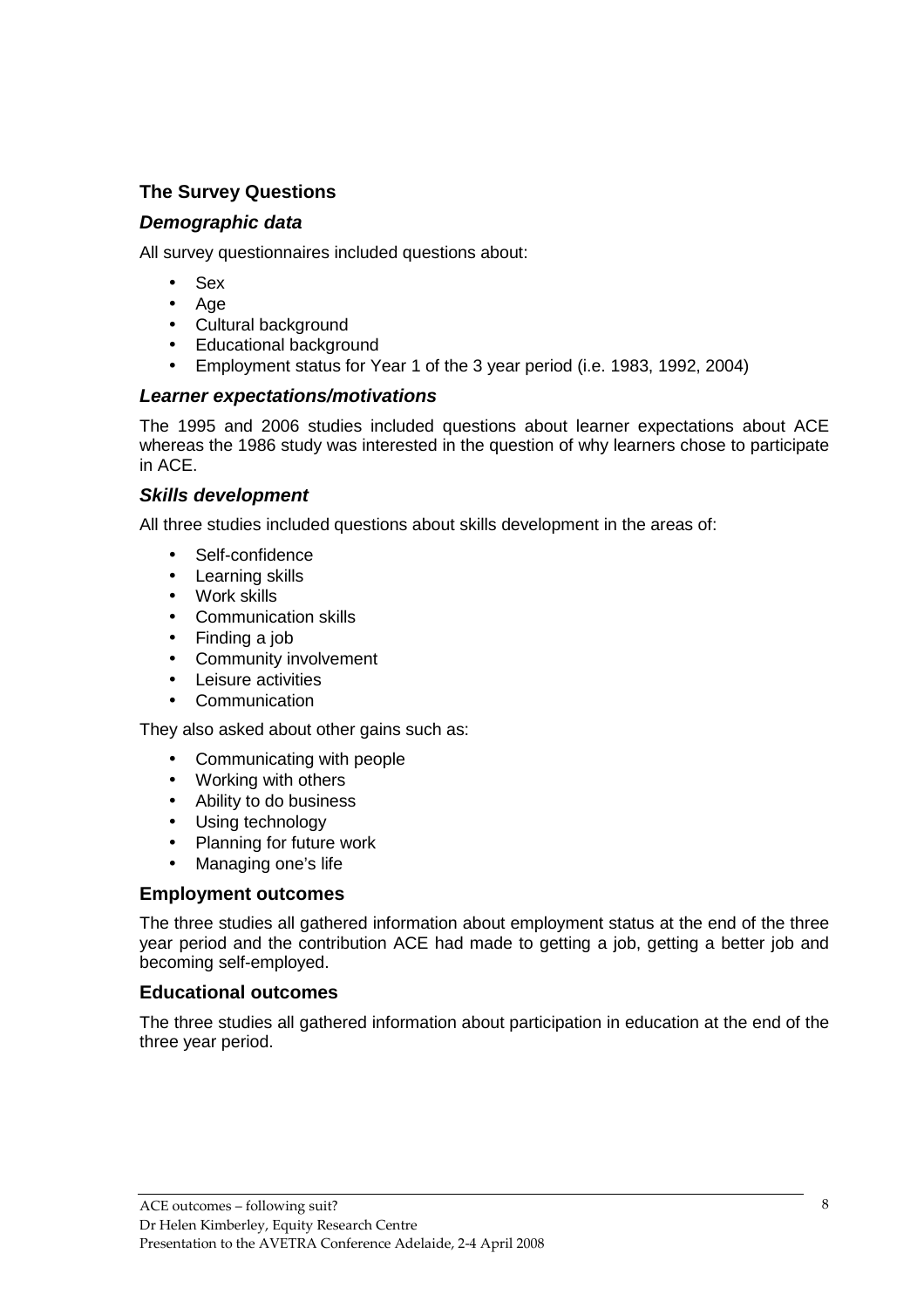## **Community outcomes**

The three studies all gathered information about involvement in volunteering and community work at the end of the three year period.

#### **Personal outcomes**

The 1986 and 1995 studies placed more emphasis on personal outcomes such as making new friends, making decisions and coping with change.

#### **Family outcomes**

The 1986 and 1995 studies gathered information about family outcomes such as parenting, family relationships, skills for use in the household and assisting children with schooling.

## **Findings**

## **Profile of ACE participants**

**Sex** 

|        | Kimberley  <br>% | <b>ABS</b><br>$\%$ | Walstab<br>% |
|--------|------------------|--------------------|--------------|
|        | (1986)           | (1995)             | et al (2006) |
| Female | 88               | 75                 | 79           |
| Male   | ィっ               | 25                 | 20           |

The number of males participating in ACE has increased from 12% in 1983 to 20% in 1992 to 25% in 2004.

| I<br>. . |
|----------|
|----------|

| $\tilde{\phantom{a}}$ |       | %<br>Kimberley<br>(1986) | % Walstab <i>et</i>   % ABS (1995)<br>al(2006) |              |    |
|-----------------------|-------|--------------------------|------------------------------------------------|--------------|----|
| Age                   | 15-29 | 7.3                      | 21                                             | 15-24<br>Age |    |
|                       | 30-39 | 29.3                     | 16.5                                           | 25-34        | 17 |
|                       | 40-49 | 33                       | 24                                             | 35-44        | 26 |
|                       | 50-59 | 14.3                     | 21                                             | 45-54        | 22 |
|                       | $60+$ | 13.7                     | 17.5                                           | $55-$        | 15 |
|                       |       |                          |                                                | 64           | 12 |
|                       |       |                          |                                                | $65+$        |    |

ACE participants have got younger – and older.

In 2004 21% of participants were aged less than 30 years compared with 7% in 1983.

In 2004 21% of participants were aged 50-59 years compared with 14% in 1983.

In 2004 17% of participants were aged over 60 years compared with 14% in 1983.

These trends appear to be more pronounced for males than females.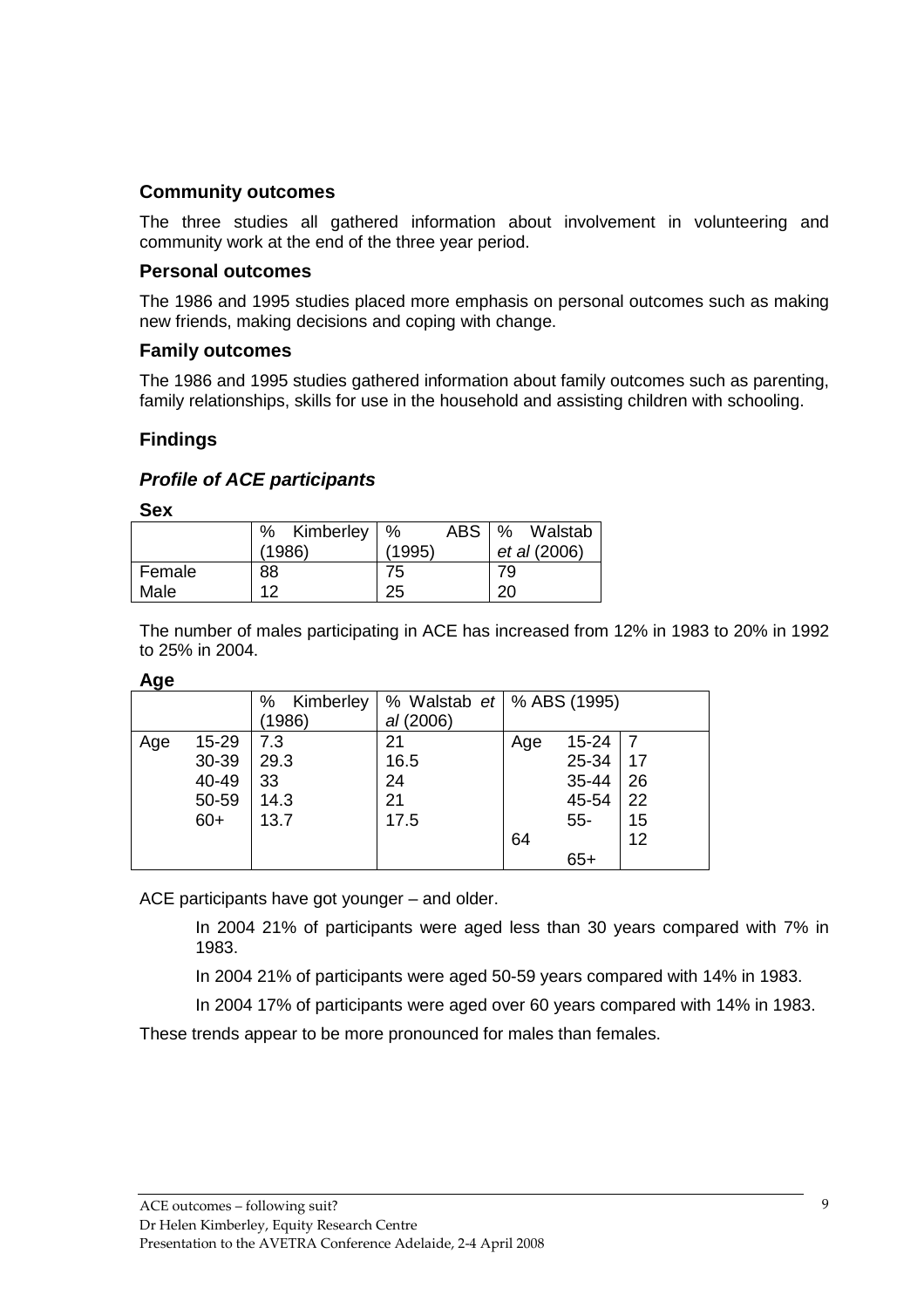# **Language background**

ACE is attracting more participants whose language background is not English. This increased from 16% in 1983 to 28.5% in 2004.

## **Education Level**

26% of the 2004 cohort had completed Year 12 compared with 32% in 1983. There was a pronounced difference in Year 12 completion among the 2004 cohort between metropolitan areas (31%) and regional Victoria (22%).

# **Workforce Participation**

More ACE participants are in the paid workforce in 2004 (67%) compared with 1995 (47%) and 1983 (46%).

## **Outcomes**

#### **Personal Outcomes**

Comparisons among personal outcomes or capabilities are only possible between the 2004 and 1983 ACE studies as the 1995 study report clusters the variables into the Mayer key competencies (ABS 1995) and asks a general question about personal outcomes which makes its findings incomparable with the findings of the other two studies.

|                             | % Kimberley | % Walstab    |  |
|-----------------------------|-------------|--------------|--|
| Improvements in:            | (1986)      | et al (2006) |  |
| Self-confidence             | 57          | 86           |  |
| <b>Communication skills</b> | 65          | 74           |  |
| Making friends              | 64          | 71           |  |
| Using technology            | 73          | 64           |  |
| Managing life               | 35          | 62           |  |

The trend toward participants increasing personal capability through skills developed in ACE increased markedly between 1983 and 2004. While the 1986 and 2004 studies measured some common elements of improved personal capability, the 1995 study examined the acquisition of key competencies. It found that 58% of survey respondents reported that they had improved their skills in at least one key competency area as a result of doing an ACE course and, in response to the 1995 study's more general question about of personal skills, 62% reported improvement.

#### **Community Outcomes**

-

Fewer ACE participants reported community participation through skills developed in ACE in 2004 (37%) compared with 65% in 1986.

<sup>3</sup> Personal computers were a rarity in 1986, the year in which the Eastern Metropolitan Regional TAFE Board office acquired its first PC.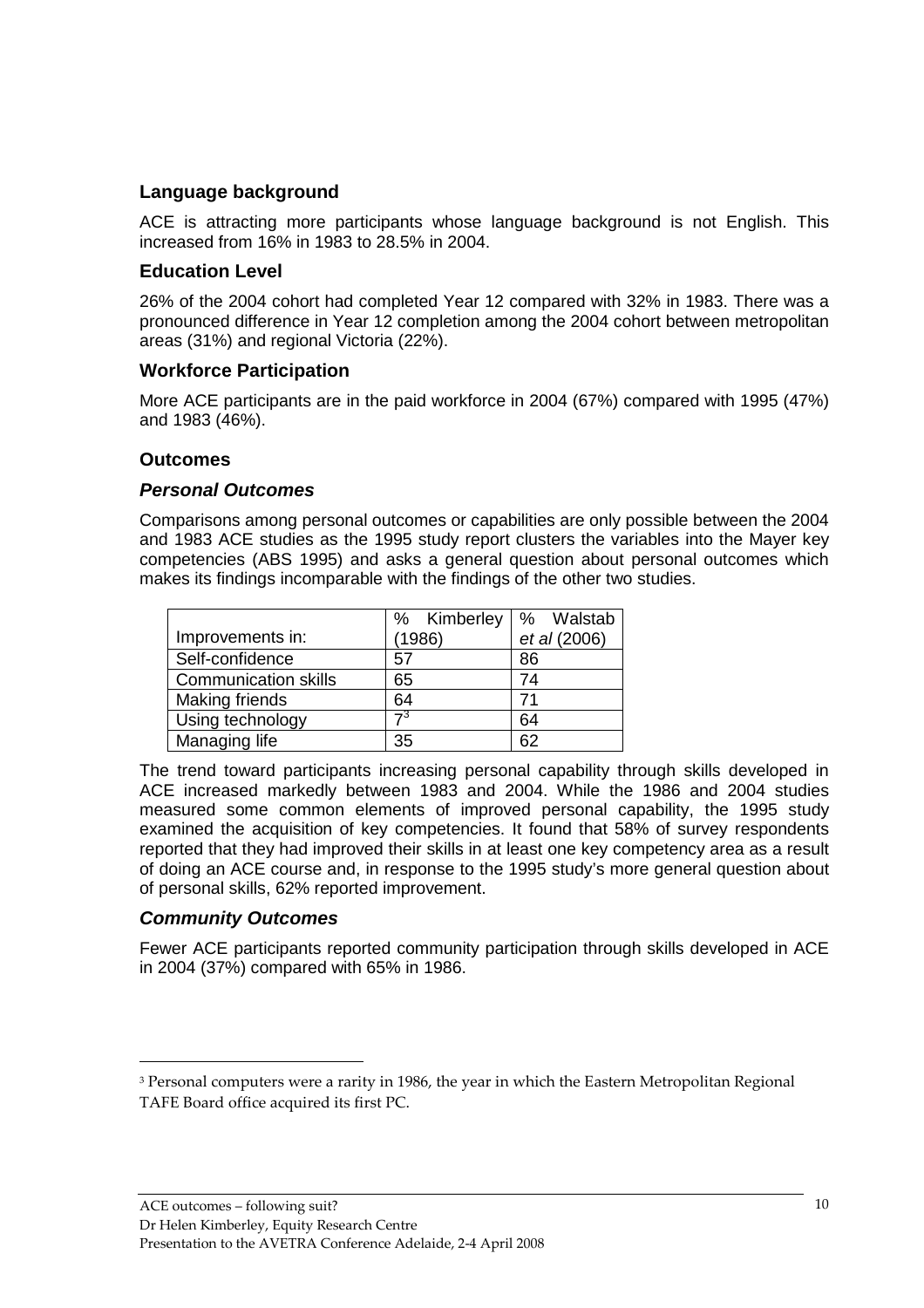# **Educational Outcomes**

Percentages of respondents who reported participating in further ACE courses at the end of each three-year period were remarkably similar: 1986 (42%), 1994 (42%) and 2006 (43%).

Those proceeding to study outside of ACE comprised 38% of 1986 survey participants. In 2006 14.2% of the survey sample was enrolled in providers other than ACE.<sup>4</sup>

# **Workforce Outcomes**

#### **Work Skills**

In 2006, 73% of respondents reported that participation in ACE had assisted them to acquire skills helpful to their work compared with 43% in 1986.

## **Get Job**

In 2006, 47% of respondents reported that skills learnt in ACE had helped them get a job compared with 32% in 1986.

#### **Better Job**

-

In 2006, 61% of the 2004 cohort reported that their ACE participation had helped them get a better job compared with 21% in 1986.

## **Set up/Run Own Business**

In 2006, 26% of the 2004 cohort reported that they were using skills acquired through ACE to set up or run their own business compared with 9% in 1986.

# **Conclusion: Are ACE outcomes following suit?**

There have been some marked changes in the profile of ACE participants over the last twenty years. More males are participating in ACE, more participants are under the age of thirty, or over the age of fifty, more participants are in paid employment and more have a language background other than English.

<sup>4</sup> Since the sample for the 2006 survey comprised only 21.5% of the 2004 respondents, this may be a considerable underestimate.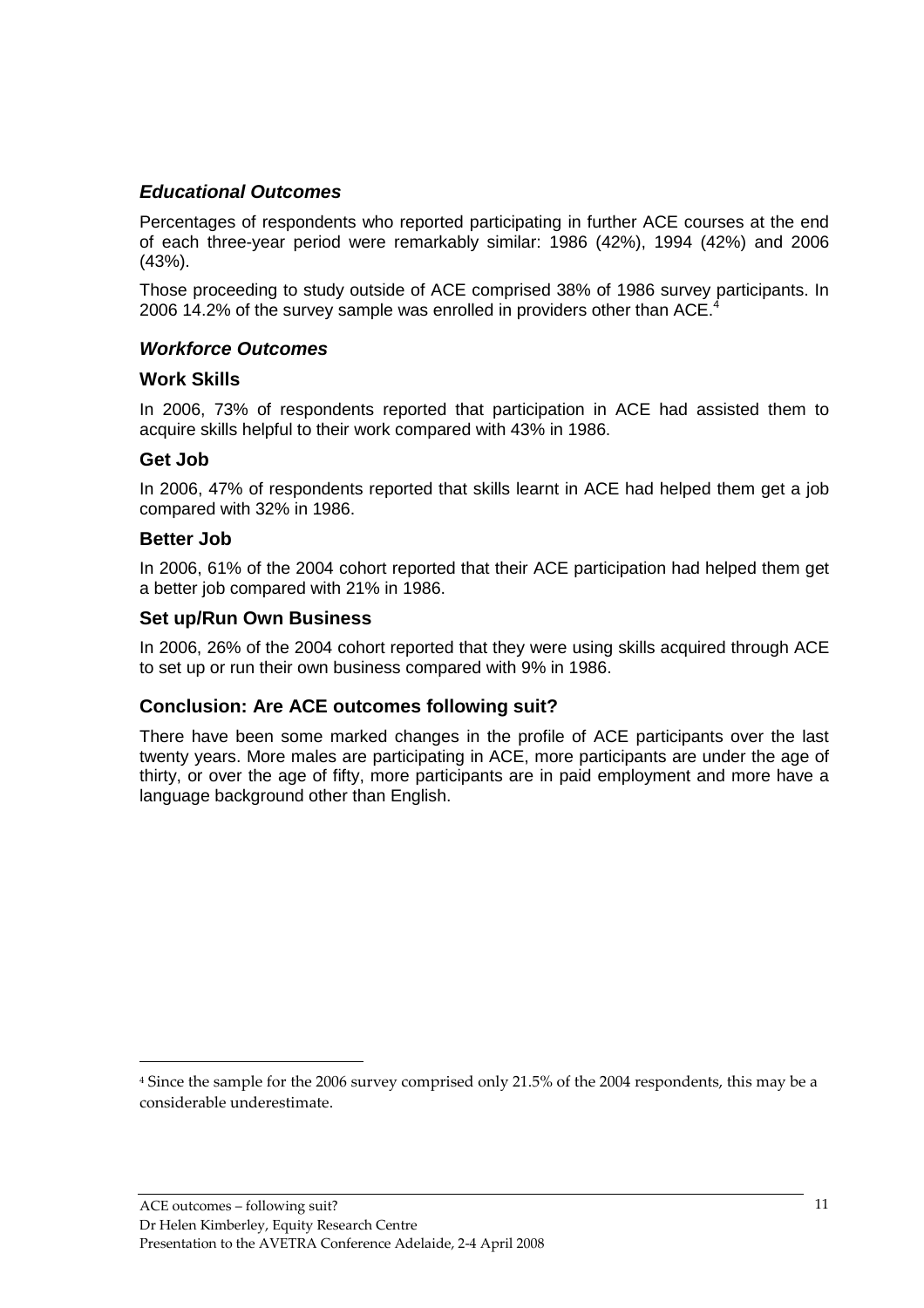Positive personal outcomes from ACE were strongly reported in all three studies, particularly in the areas of communication skills development, making new friends and increased self-confidence. These were considerably greater in 2006 compared with 1986.Involvement in community was an outcome for more ACE participants in 1986 than it was in 2006.

At over 40%, continuing to study in ACE rather than non-ACE providers is an outcome of ACE that has remained steady over more than twenty years.

There has been a dramatic increase in work related outcomes for ACE participants since 1986 with nearly three quartes of the 2004 respondents reporting that ACE contributed to their acquisition of skills helpful to their job compared with two fifths of the 1986 cohort. Nearly half of the 2006 cohort (three times as many as in 1986) reported that skills learnt through ACE had helped them to get a job. Nearly two thirds of the 2004 cohort reported that skills learnt in ACE had helped them get a better job.

While this meta-analysis of ACE outcomes research conducted over the last twenty years can only indicate trends, it seems fair to say that ACE is following suit, that it a 'full house' in terms of personal, educational, vocational and employment outcomes.

## **Indications for Further Research**

Two areas for further research emerge from this analysis. The first is a closer examination of the contribution ACE makes to families, households and communities. The second is an examination of ACE outcomes in respect of employability skills which are similar to, though not identical with, key competencies. As transferable skills, employability skills include many of the capabilities reported by ACE participants over the last twenty years

| <b>Key Competencies</b>                   | <b>Employability Skills</b>                                                       |  |
|-------------------------------------------|-----------------------------------------------------------------------------------|--|
| Communicate Ideas and Information         | Communication                                                                     |  |
| Work with others and in teams             | Teamwork                                                                          |  |
| Solve Problems                            | Problem Solving                                                                   |  |
| Use Technology                            | Technology                                                                        |  |
| Collect, Analyse and organise Information | Planning and organising                                                           |  |
|                                           | Initiative and enterprise                                                         |  |
| Plan and organise activities              | Self-management                                                                   |  |
|                                           | Learning                                                                          |  |
| Use Mathematical Techniques and Ideas     | Contained within the descriptions of several<br>of the other Employability Skills |  |

(Precision Consultancy 2006)